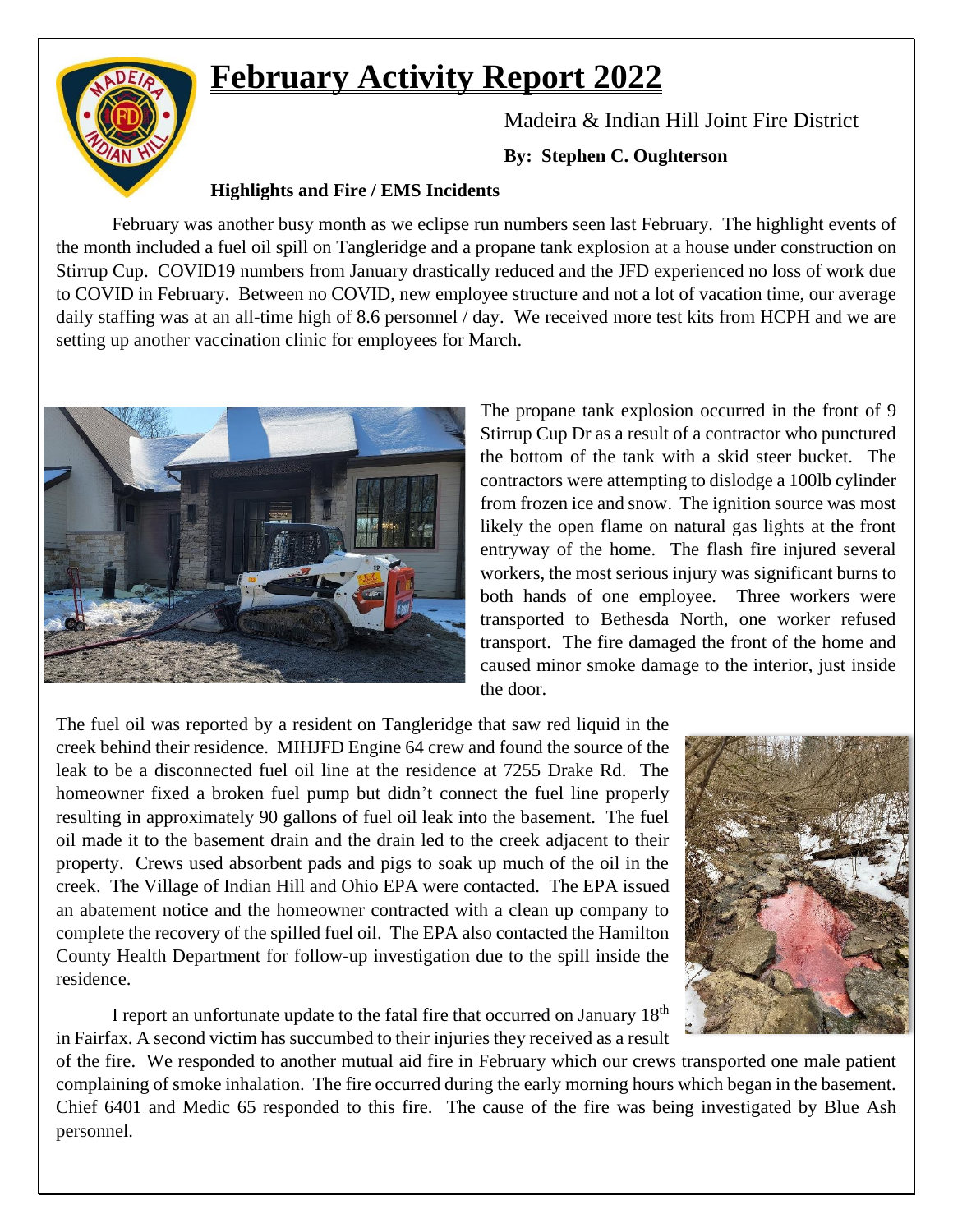**Fire Prevention:** Inspectors were busy in February as the number of commercial inspections was high at 74. Our Unit 1 personnel were busy on a Monday night in February as they had two separate cub scout troops visit the Madeira Station at the same time. The two groups were scheduled separately but a last-minute change and quick adjustment by Unit 1 crews made it all happen. Former MIHJFD Board of Trustee Member Scott Gehring sent me a note to say how proud he was of the personnel working that night.

| 74 | <b>Commercial Fire Inspections</b> |               |  |
|----|------------------------------------|---------------|--|
| ŋ  | Adoption Inspection                |               |  |
| n  | Tent Permit / Safety               |               |  |
| ŋ  | Underground Storage Tank           |               |  |
| 4  | Commercial Plan Reviews            |               |  |
| 4  | Car Seat Inspection / Install      |               |  |
| 2  | Cub Scout Visits                   | (40 People)   |  |
| 1  | <b>Station Tours</b>               | $(15$ people) |  |
|    |                                    |               |  |

**Training:** We utilized the frozen weather to finish up ice rescue training in February. The frozen weather turned to spring weather so we spent time working with new engineers

| <b>Count of Hours</b>            |                |
|----------------------------------|----------------|
| Classes                          | Total          |
| Aerial FAO                       | 4              |
| Area Familiarization             | 4              |
| <b>Bleeding Control</b>          | 27             |
| <b>Chimney Fires</b>             | 4              |
| Duke Energy                      | 4              |
| <b>EPCR In Service</b>           | 9              |
| FAO - Drivetime                  | 3              |
| <b>FAO Basics</b>                | 5              |
| <b>FAO Equations</b>             | 4              |
| Goshen Fire Review               | 8              |
| Ice Rescue                       | 24             |
| <b>Instructor Update</b>         | 14             |
| Kodiak Strut & Lifting<br>System | 5              |
| <b>Mayday Operations</b>         | 14             |
| Scene Size Up                    | 4              |
| Searchable Space                 | 8              |
| Sling and Swath                  | 4              |
| Stabilization                    | 8              |
| VFIS                             | $\overline{2}$ |
| Grand Total                      | 155            |

and operators to clear them on apparatus. FF / Medics Scott Otten and Devin Moore completed their training to become Aerial Tower Operators (ATO) on Quint 65. FF/ Medic Alex Stubbs is working on his requirements to become an Fire Apparatus Operator (FAO) for Engine 64.

All three shifts completed EMS training for the month to include a "Stop the Bleed" presentation and skill stations. Our fire and EMS instructors also participated in an hour-long update training. Additionally, several members were busy entering training data in preparation for the Annual Report.

The Leadership Academy students continue to work on their project and will report an update at the next Board of Trustees Meeting in March.

Five members have enrolled in the Extreme Leadership Program by Echelon Front. The program officially kicked off in January and students are progressing through the self-study program.

#### **Station 64 – LA County v. MIHJFD:**

We got a call from Station 64 in Los Angeles County just prior to Super Bowl. They had a recent LODD from a medical emergency at the fire station, so they wanted to do something to boost morale. We placed a friendly wager and began communicating via social media on Super



Sunday.

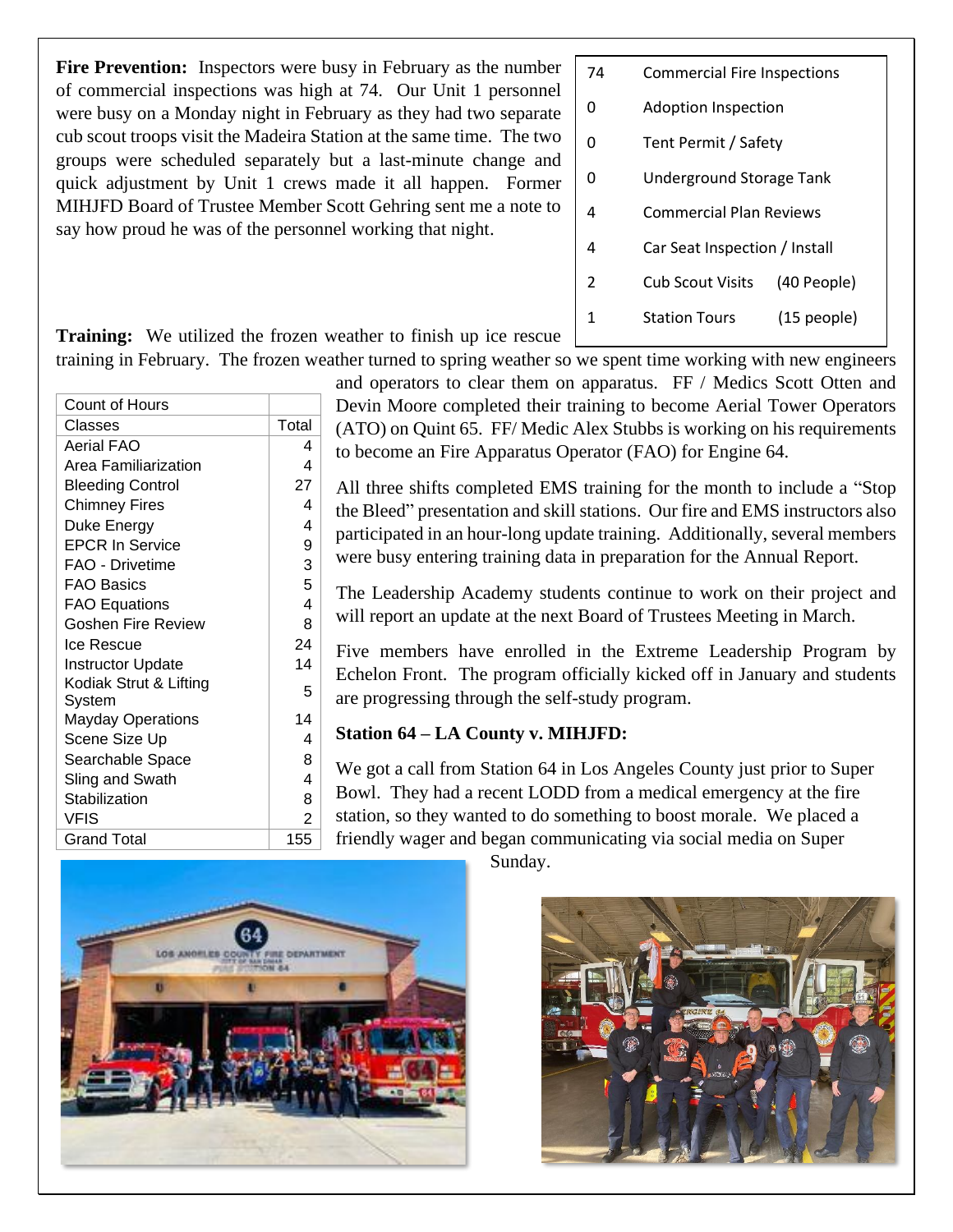#### **Personnel:**

The selection process for the career opening took place in the month of February. Seven candidates applied and were evaluated. The process includes the following application, resume evaluation or applicant test, Megacode Evaluation, CPAT or Firefighter Mile, Officer Interview, Chief / Board President Interview, Psychological profile and Ohio FF Pension Physical. The Chief and President interviewed the top three candidates and will recommend an applicant will be recommended to the Board of Trustees at the Annual Meeting in March. The applicant pool was much lower than expected; however, the top two candidates are excellent as you can see from the scores.

| Candidate   | Resume<br>Review | <b>Initial Test</b> | Megacode | <b>Officers</b><br>Interview | Chief Interview | Total |
|-------------|------------------|---------------------|----------|------------------------------|-----------------|-------|
| Candidate 1 |                  |                     |          |                              |                 |       |
| Candidate 2 |                  |                     |          |                              |                 |       |
| Candidate 3 |                  |                     |          |                              |                 | 15    |
| Candidate 4 |                  |                     |          |                              |                 | 14    |
| Candidate 5 |                  |                     |          |                              |                 |       |
| Candidate 6 |                  |                     |          |                              |                 |       |

#### **THANK YOU to both cities for approving personnel improvements for 2022.**

**Station Maintenance:** Overhead door provided a quote for preventative maintenance, which we will approve and move forward with. Additionally, we are contacting local companies to provide a quote for preventative maintenance for both the HVAC and generator systems at both stations. Preventative Maintenance, while expensive, most likely will save in service costs in the future.

We contacted several lawn irrigation companies to provide quotes for Station 64. The chief will present the Board of Trustees the estimates for three sections of work at the Indian Hill Station. Total project cost is estimated to be about \$30,000. The NE corner area of the station is most important, which is estimated to be about \$11,000.

**Projects:** We continue to work on several projects regarding apparatus and personnel deployment:

- **Engine:** Post build documents were received and new pricing included changes made by both E-One Engineering as well as changes made by MIHJFD. The new price of the vehicle is \$658,637. Payment at the time of delivery is \$19,519. The next step is to review paint and decal drawings / documents. Also, we began working on research and pricing for equipment needed for the truck, which is expected to be delivered in April, 2023.
- **Officer Meeting:** With the new officer configuration and new personnel, the officer's began the process of reviewing the program managers for all of the fire district's programs. With increased staff and enhanced supervision, we felt it was necessary to review and revise all of our program needs. The first steps were to organize programs and put the right people in the right jobs. We emphasized the need for improvements in several programs, especially Commercial and Residential Incident Pre-Planning. We have a unique response area that include many challenges associated with large homes including large set-backs, decreased water available, unusual / non-traditional layouts and other commercial features not normally seen in the average house.